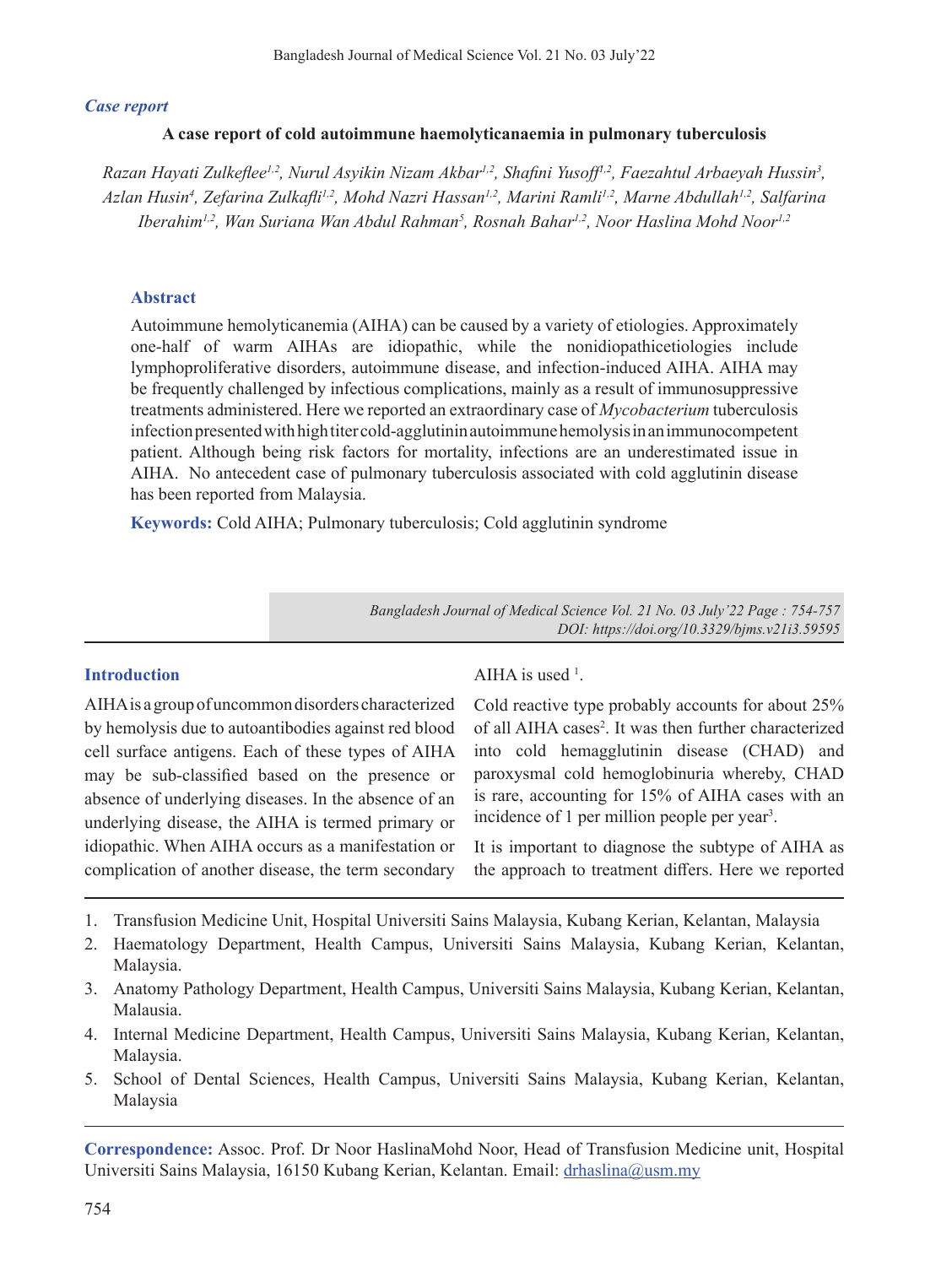an extraordinary case of *Mycobacterium* tuberculosis presented with high titer cold-agglutinin autoimmune hemolysis in an immunocompetent patient. No antecedent case of pulmonary tuberculosis associated with cold agglutinin disease has been reported from Malaysia.

#### **Case Report**

This a case of a 68-year-old Malay man who had underlying diabetes mellitus, presented with fever, cough, and worsening progressive dyspnea. Clinically, he was pale, jaundice, and tachycardia. He had reduced breath sounds over the left upper lobe of the lungs. There was mild hepatosplenomegaly with no lymphadenopathy.

His peripheral blood count showed anaemia with leucocytosis (Table 1). His full blood picture showed improvement of the red blood cell agglutination using pre-warm sample (Figure 1).

**Table 1:** Peripheral blood count and bone marrow aspirate, trephine result

| Parameters                                                | Value                    |
|-----------------------------------------------------------|--------------------------|
| Total White Cell Count                                    | $17.44 \times 10^{9}$ /L |
| Haemoglobin                                               | $4.7$ g/dL               |
| Mean Corpuscular Volume (MCV)                             | 85.4 fL                  |
| Haemoglobin<br>Mean<br>Corpuscular<br>Concentration (MCH) | $32.6$ pg                |
| Haematocrit (HCT)                                         | $12.3\%$                 |
| Reticulocytes $(\% )$                                     | 9.11                     |
| Platelet                                                  | $308 \times 10^{9}$ /L   |
| Bone marrow aspirate and trephine                         | Reactive marrow with     |
|                                                           | no evidence of tumor     |
|                                                           | infiltration.            |

His biochemical investigations showed evidence of ongoing haemolysis with cold agglutinin titre of 1 in 2048 (positive with anti I specificities). Other investigations were also done. ( Table 2)

#### **Table 2:** Biochemical and other investigation results

| Parameters                                        | Value                                                  |
|---------------------------------------------------|--------------------------------------------------------|
| Lactate dehydrogenase                             | $1061$ U/L                                             |
| Total bilirubin                                   | $69 \mu$ mol/L                                         |
| Indirect bilirubin                                | $39 \mu$ mol/L                                         |
| Albumin                                           | $32 \text{ g/L}$                                       |
| Alkaline phosphatase                              | 266 U/L                                                |
| Direct coombs test                                | IgG (Negative), $C3d$ 3+                               |
| Cold agglutinin titre                             | 1 in 2048 (positive with<br>anti I specificities)      |
| Chest Xray                                        | Heterogeneous<br>opacities<br>over the left upper zone |
| Sputum culture                                    | Mycobacterium<br>tuberculosis complex                  |
| ANA, Rheumatoid Factor                            | Not detected                                           |
| Thyroid function test                             | Normal                                                 |
| Infective screening                               |                                                        |
| Hepatitis B surface antigen (HBsAg)<br>(Anti-HCV) | Non reactive                                           |
| Human Immunodeficiency Virus (HIV ag/ab)          |                                                        |

He was started on oral drugs ie: Isoniazid, Rifampicin, Ethambutol, and Pyrazinamide. Intravenous immunoglobulin (IVIG) with a dose of 400mg/day was given for 5 days and 2 cycles of plasma exchanged have opted for him. Unfortunately, he succumbed to death despite improving hemolytic parameters and aggressive treatment for his pulmonary tuberculosis.

#### **Discussion**

AIHA which can be classified into warm and cold is a decompensated acquired haemolysis caused by the host's immune system acting against its own red cell antigens. Cold AIHA describes as a reaction of autoantibodies known as cold agglutinins at a temperature  $\leq$  37°C with an optimum of 0-4°C (2). It is a relatively uncommon disorder with an estimated incidence in adults of  $0.8-3$  per  $10<sup>5</sup>/year$ , a prevalence of 17:100,000<sup>4</sup>. However, there is limited data on the prevalence of AIHA among the Asian population.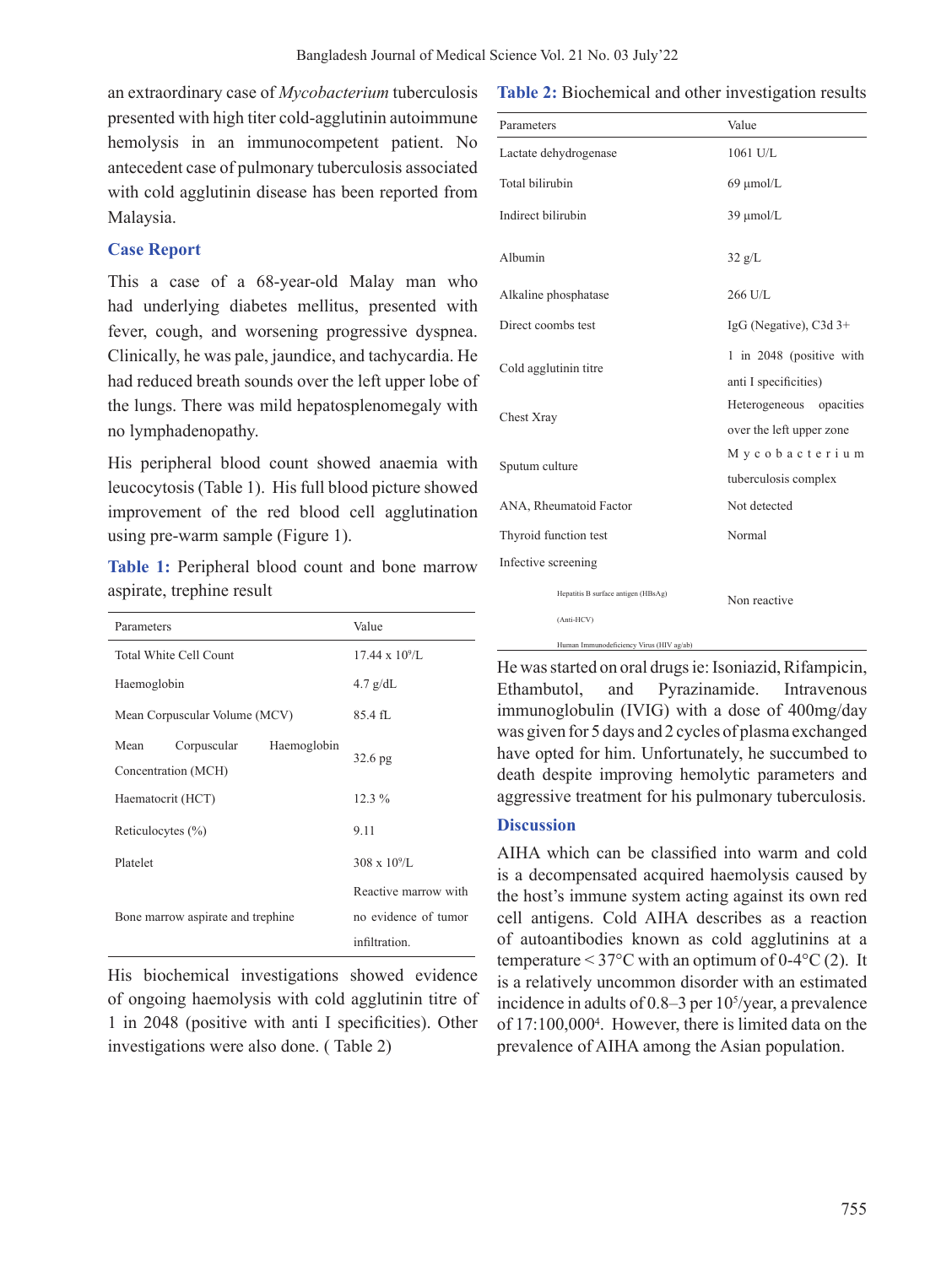

**Figure 1:** His full blood picture showed improvement of the red blood cell agglutination using pre-warm sample.

Clinically, the majority of cold AIHA presented with cold-induced circulatory symptoms like acrocyanosis or Raynaud phenomena. Whereas, others may be presented with exacerbating anaemia induced by an infection which was illustrated in our case. In term of laboratory investigations, there is no classical or standard laboratory method to diagnosed AIHA. However, they rely on positive direct antiglobulin test (DAT) and anti-C3d typically in cold AIHA antisera. Otherwise, others were reinforced by other hemolytic parameters i.e. increase of serum lactate dehydrogenase (LDH), reticulocytosis and red blood cells agglutinations in peripheral blood smears<sup>5</sup>.

Cold agglutinins can be dictate based on semiquantitative measurement of titer. Screening of cold agglutinin has shown that a high proportion of cold agglutinin titer is seen in normal healthy serum without evidence of hemolysis. These are usually polyclonal with the titer below 64<sup>6</sup>.

The causes are commonly due to CHAD and rarely paroxysmal cold hemoglobinuria (PCH). For the CHAD, the definitions proposed by the consensus group defined as AIHA with monospecific strong Cd3 and negative or weekly positive IgG with a cold agglutinin titer of 64 or greater at 4°7 . The causes of CHAD can be divided into primary and secondary. The majority are secondary and the causes include infections especially Mycoplasma pneumonia, malignancy mainly lymphoproliferative disorders, or

viral causes like human immunodeficiency virus or *Epstein Barr Virus* (EBV) rarely cases with listeria, toxoplasma, tuberculosis, leishmaniosis, influenza viruses, and adenovirus have also been mentioned<sup>8</sup>. Amusingly, cold agglutinin syndrome with anti-I was also reported in a patient infected with the influenza A H1N1<sup>9</sup> . However, anti-I antibodies have not been associated with mycobacterium complex to our knowledge.

Usually, hematological changes in tuberculosis include nutritional deficiency, malabsorption syndrome, marrow suppression, and failure of iron utilization. To complicate things, there has been a report that anti-tuberculosis drugs rifampicin, streptomycin, and para-aminosalicylic aid may induce hemolyticanemia<sup>10</sup>.

Based on the latest British Jurnal of Haematology guideline, the main approach to the management of this disease is to avoid cold exposure to treat the underlying causes. The details for starting treatment are if the patient had symptomatic anemia or anemia<10g/dL, severe circulatory symptoms, or transfusion dependence. It may give a brief benefit in terms of transfusion in AIHA due to the presence of autoantibodies that may result in rapid in vivo destruction. As observed in our case, he received multiple pints of pack cells however, his hemoglobin still showed a further reduction. Given that, clinicians started him on IVIg and plasma exchange.